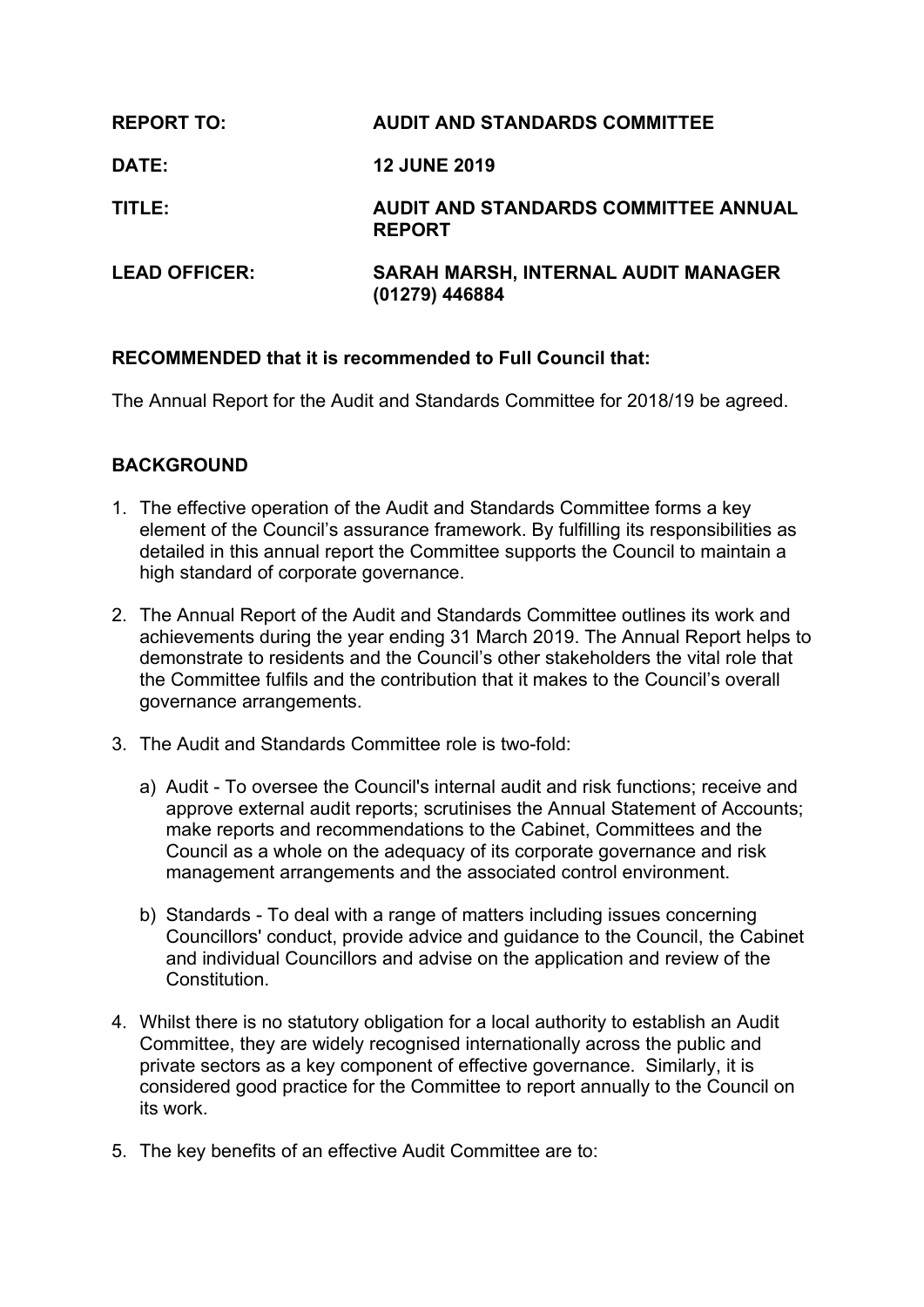- a) increase awareness regarding the effectiveness and continued development of the Council's governance arrangements;
- b) provide additional assurance on the robustness of the Council's governance arrangements through a process of independent and objective review;
- c) reduce the risks of illegal or improper acts;
- d) increase public confidence in the objectivity and fairness of financial and other reporting;
- e) contribute to performance improvements in assurance levels and awareness of the need for strong internal control including the implementation of audit recommendations; and
- f) reinforce the importance and independence of internal and external audit and similar review processes.

#### **Assurance Activity 2018/19**

6. To help the Committee draw conclusions about the effectiveness of the Council's internal control framework, governance and risk management it gained assurances from the following sources:

#### **Internal Audit**

- 7. The Accounts and Audit (England) Regulations 2015 require the Council to maintain an adequate and effective internal audit function which is discharged by the Head of Finance as Section 151 Officer. Internal Audit is a key source of assurance for both Members and management on the effectiveness of the control framework. The Committee has a responsibility for ensuring that Internal Audit is effective in the provision of this assurance.
- 8. The Committee considered and agreed reports regarding the Internal Audit Strategy, Internal Audit Charter and Annual Plan 2018/19. It has also monitored progress made by management in implementing audit recommendations and received regular progress reports on the work and performance of Internal Audit. These reports have helped in ensuring that reported weaknesses have either been addressed or the identified risks adequately mitigated by management and that there is an effective system of governance, risk management and internal control in place.

### **Assurance Framework / Annual Governance Statement**

- 9. The Committee's terms of reference include advising on the effectiveness of the Council's assurance framework including the production of the Annual Governance Statement.
- 10.During the year, the Committee has received reports on the control framework and how the annual review and assurance process is undertaken. The Assurance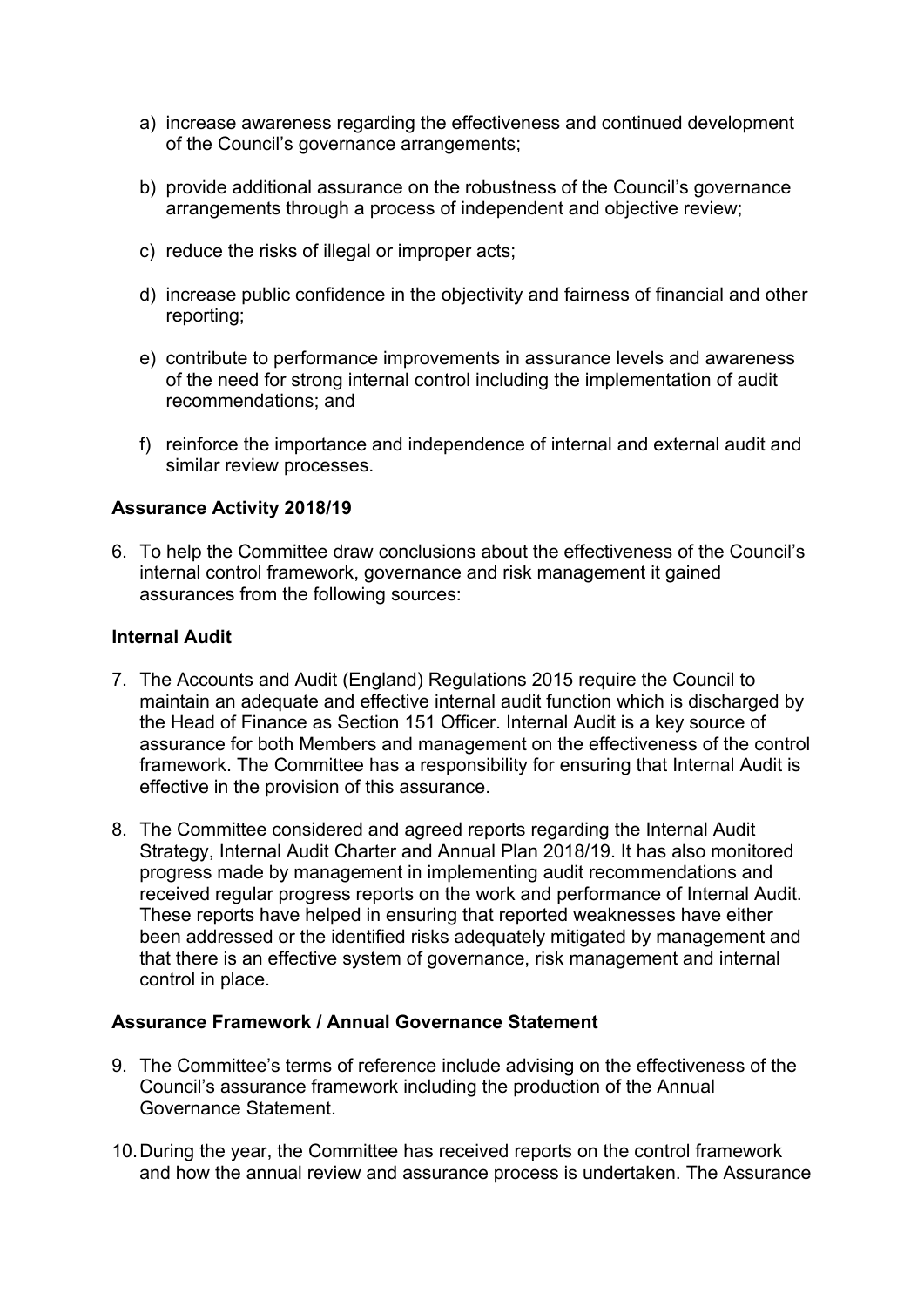Framework is compiled from various sources of assurance, for instance Heads of Service and other key officers.

- 11.The Internal Audit Manager provides an annual report and opinion regarding the Council's control framework. This opinion is considered by the Committee alongside other sources of assurance.
- 12.The Committee reviewed the Annual Governance Statement (AGS) for 2017/18 which identified governance issues requiring further ongoing improvement relating to:
	- a) Compliance with the General Data Protection Regulations; and
	- b) Business Continuity Planning testing regimes.
- 13.The assurance framework and the Council's Code of Corporate Governance remained unchanged during 2018/19. The Code was reviewed by the Committee in November 2018 ensuring it remained compliant with the CIPFA/SOLACE framework – Delivering Good Governance in Local Government and no changes were required.
- 14.The Committee was able to be satisfied that there is a robust assurance framework in place to safeguard the Council's resources through reliance on the annual review of the Council's system of internal control and the Internal Audit Manager's annual opinion.

### **Anti-Fraud and Corruption**

- 15.Countering fraud and corruption is the responsibility of every Councillor and Officer of the Council. The Committee's role in this area has been to monitor and support the actions taken by officers to counter fraud including the work of the Corporate Fraud Group.
- 16.The Committee receives reports and presentations on such work undertaken in the Council and proactive fraud work, for example participation in the National Fraud Initiative (NFI) and the work of the Housing Fraud Officer.
- 17.The Council continues to send out a strong message that fraud will not be tolerated and that where fraud is proven the strongest possible actions of redress will be taken.
- 18.Based on the work to date, coupled with no major incidences of fraud and corruption being highlighted by management or Internal Audit, the Committee concludes that there is a sound anti-fraud framework in place. The Council's Anti-Fraud and Corruption Strategy was reviewed and approved by the Committee in November 2018.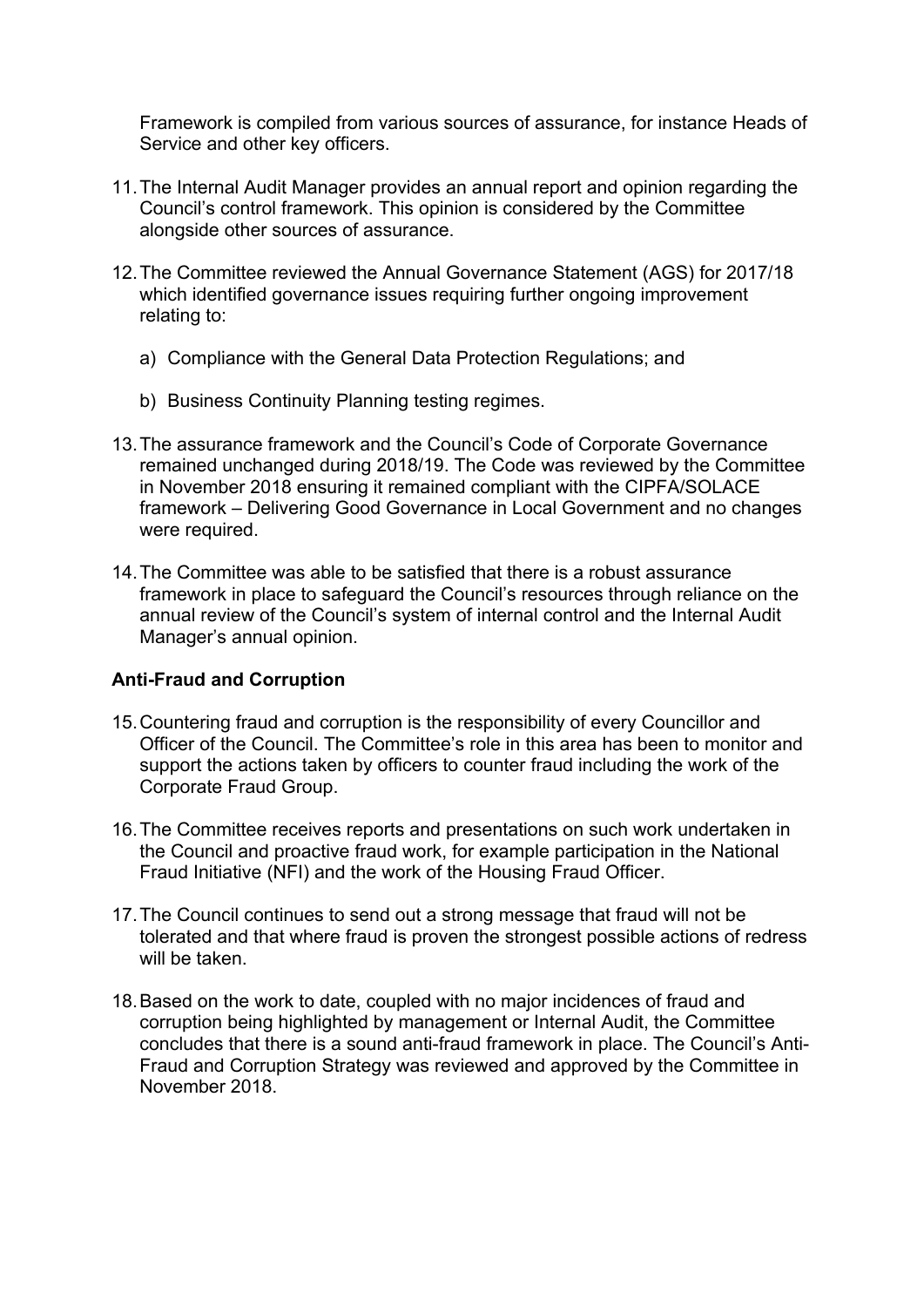## **Risk Management**

- 19.The Committee receives and discusses reports relating to risk management. Work continues to enhance monitoring and reporting mechanisms to ensure there is adequate scrutiny and challenge of risk across the Council and aligning this with the service planning process. Committee members are presented with the corporate strategic risk register with a rolling review of individual risks contained within it.
- 20.At its March 2019 meeting the Committee reviewed and agreed the Council's risk appetite and for a risk maturity assessment to be undertaken in 2019/20. This will allow benchmarking of risk management within the Council against best practice and establish how well risk management as a discipline is embedded and integrated.

## **Statement of Accounts and External Auditors**

- 21.Following recommendations made by the Constitution Panel, Council at its February 2018 meeting approved that authority was delegated to the Audit and Standards Committee to approve the Annual Governance Statement and the Annual Statement of Accounts for 2017/18. In addition, approval was given to amend the Constitution so that the Chair of the Audit and Standards Committee, rather than the Leader of the Council, was given authority to sign both of these key documents off. This was undertaken to achieve the much shorter timescales for signing off the Statement of Accounts (moving from the end of September to the end of July) as required by Government in the Accounts and Audit Regulations 2015.
- 22.At its September 2018 meeting the Committee reviewed and approved the Council's Statement of Accounts for 2018/19.
- 23.During the year the Committee received a number of reports from the External Auditors Ernst & Young LLP (EY) who attended most meetings. These reports include the Audit Results Report 2017/18, Annual Audit Letter 2017/18 and Certification of Claims and Returns annual report 2017/18.
- 24.In March 2019 the Committee met with the Council's new external audit provider, BDO, and noted their planned audit work to be undertaken relating to the 2018/19 Annual Statement of Accounts.
- 25.When reviewing the reports the Committee considered audit risks highlighted by the External Auditors.

### **Committee Working Arrangements**

26.The Committee has a rolling and flexible programme of work for its main areas of activity which is proactively reviewed and amended throughout the year to reflect changes in policies, priorities and risks. The Committee considered items which are presented annually, such as audit results, the statement of accounts, the annual governance statement, and audit plans; as well as a number of other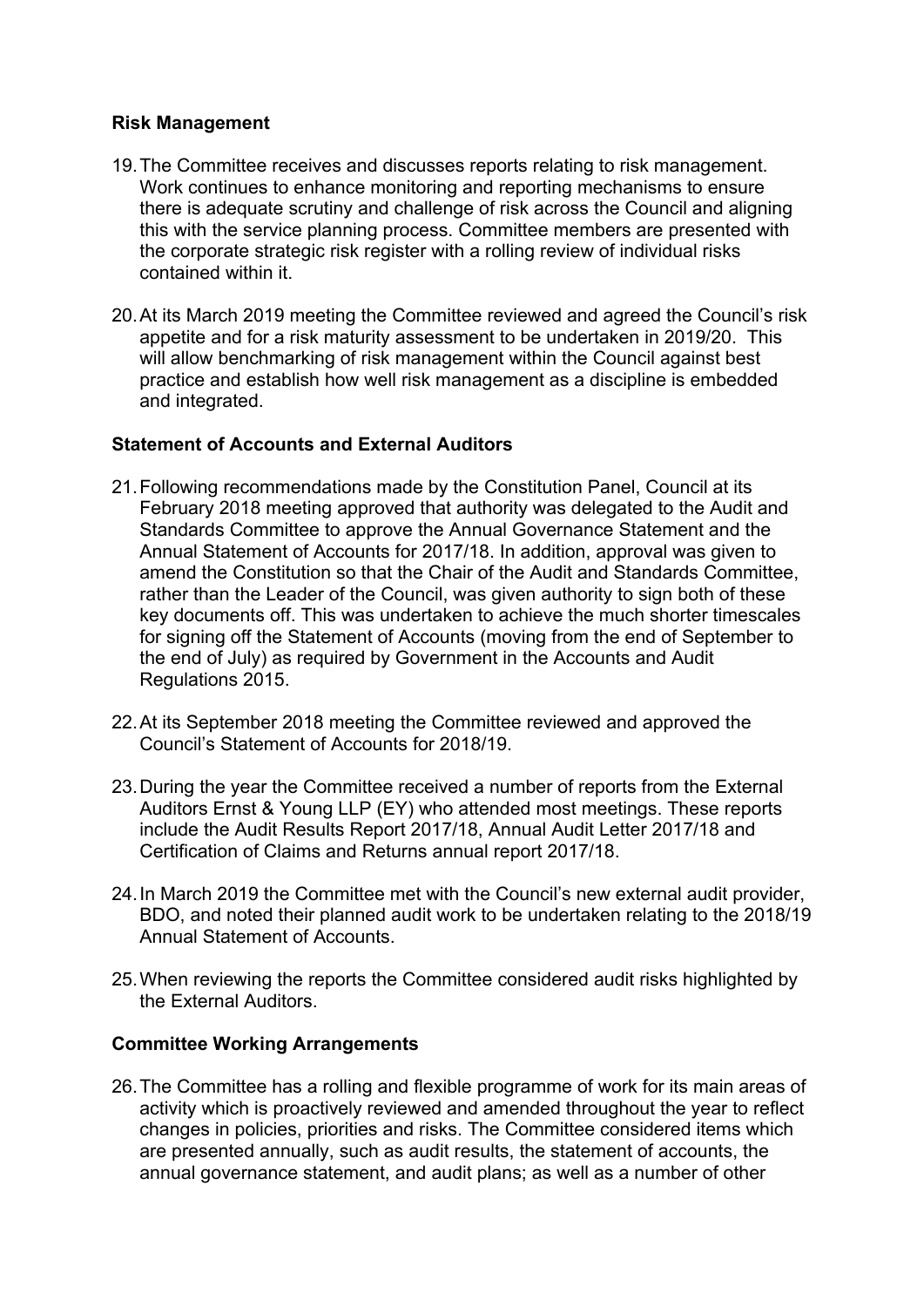items including a review of the Audit and Standards Committee's terms of reference.

- 27.Training sessions have been held before most Committee meetings and the agreed work programme enables the Committee to provide an independent assurance to the Council as to the adequacy of the risk management framework and the associated control environment. Training provided in 2018/19, open to all Councillors, included assurance frameworks, information governance, financial statements and the role of Internal Audit.
- 28.In November 2018 the Committee undertook its own effectiveness review and reviewed its Terms of Reference, the results of which concluded its Terms of Reference were still fit for purpose and the Council was able to demonstrate compliance with recommended best practice for an effective Audit Committee. Some minor areas for improvement were identified being:
	- a) Review of Audit Committee membership as 2018 CIPFA guidance asks local Councils to consider the inclusion of at least one independent member;
	- b) Repeat the skills and knowledge analysis as this was last undertaken by the Committee in September 2017; and
	- c) Considers whether the Committee could be more effective in supporting accountability if there is greater engagement with Officers.
- 29.Members of the Committee have a wide range of both experience and professional knowledge. The Committee has the benefit of being well supported by Council Officers. This included the Head of Finance, who is also the Section 151 Officer, the Council's Monitoring Officer, and the Internal Audit Manager as well as the Council's external auditors.
- 30.No major breakdowns in internal control, governance and risk management that have led to a significant loss in one form or another, have been recorded or reported. Nor has any major weakness in the governance systems that has exposed, or continues to expose, the Council to an unacceptable level of risk.
- 31.The purpose, strategy and work programme of the Committee mitigates against any major failure by the Council to obtain independent assurance in relation to the governance processes underpinning:
	- a) An effective risk management framework and internal control environment including audit;
	- b) The effectiveness of financial and non-financial performance (to the extent that it affects exposure to risk and poor internal control); and
	- c) The compilation and consideration of the Annual Governance Statement.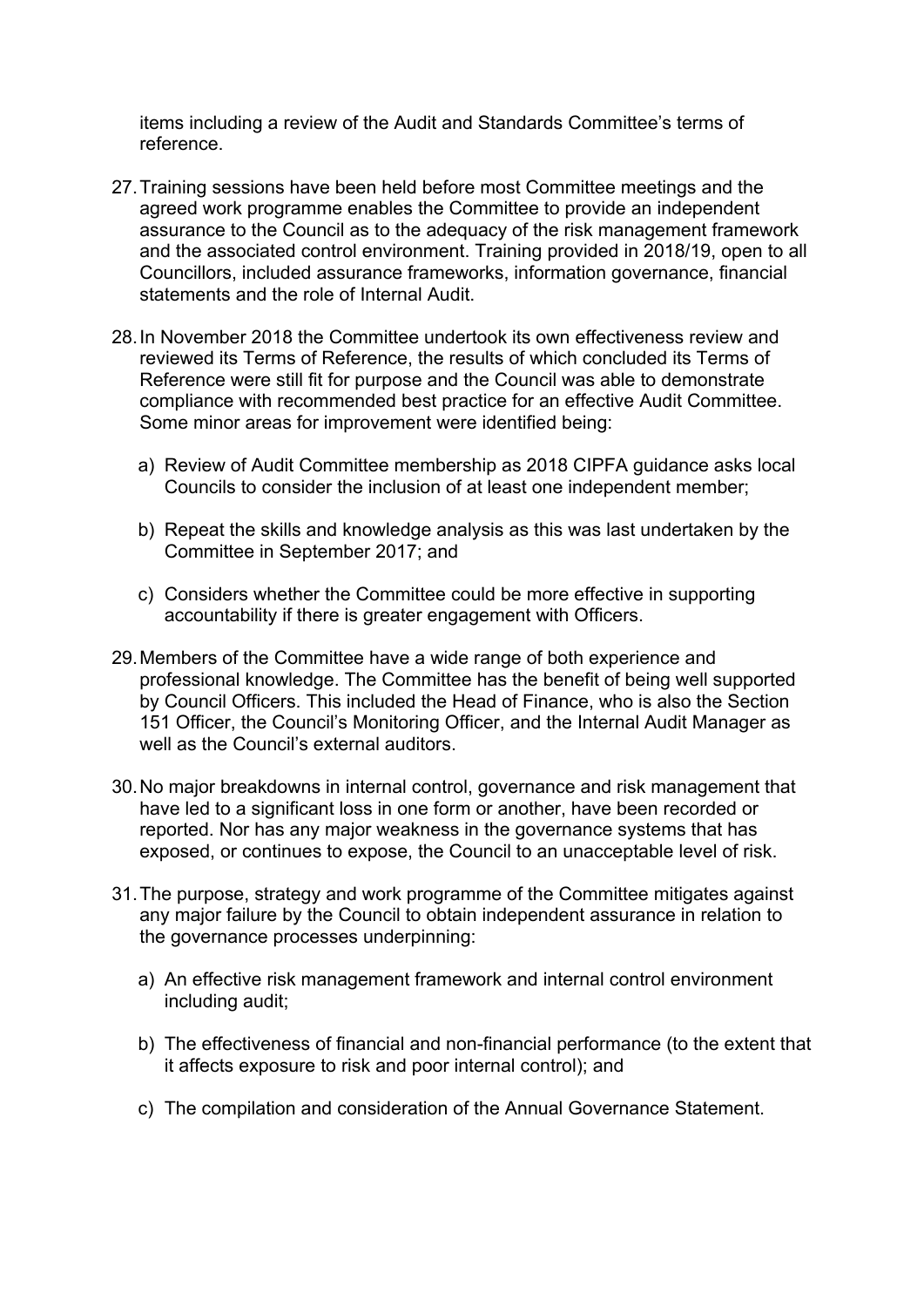## **Outcomes and Achievements**

- 32.Through its work, the Committee's main outcome is in the additional assurance provided of the robustness of the Council's arrangements regarding corporate governance, risk management and internal controls.
- 33.The Committee has added value through its activity and in particular:
	- a) It has continued to increase the importance placed upon governance issues, particularly risk management, anti-fraud and corruption and the assurances sought that key risks are being mitigated; and
	- b) It has continued to raise the profile of internal control issues across the Council and to seek to ensure that audit recommendations are implemented.

### **Conclusions**

- 34.The Committee's remit is achieved firstly through it being appropriately constituted, and secondly by the Committee being effective in ensuring internal accountability and the delivery of Audit and a robust assurance framework. The Committee has received and challenged reports from management and both internal and external audit.
- 35.The Committee has continued to have a real and positive contribution to the governance arrangements of the Council. The Committee's key achievement is in the additional assurance provided of the robustness of the Council's arrangements regarding corporate governance, risk management and the control environment.

### **Looking Forward**

- 36.The Committee has continued to work well and has considered a wide range of different topics relating to the Council's governance framework. It has continued to establish and develop its role, particularly in respect of ensuring that there are good risk assessment/management arrangements and good governance procedures in place.
- 37.Stricter internal control and the establishment of a Committee can never eliminate the risks of serious fraud, misconduct or misrepresentation of the financial position. However, the Committee will continue to raise awareness of the need for internal control and the implementation of audit recommendations as well as to maintain a watching brief on the areas highlighted in the Annual Governance Statement. In addition, through a process of independent and objective reviews, the Committee is best placed to provide an additional assurance as the adequacy of the Council's overall governance arrangements.
- 38.The Committee has performed its duties as required under its terms of reference, contributing to an effective control framework. In order to build upon its achievements to date and to raise awareness of the work of the Committee during the coming year the Committee will focus on the following: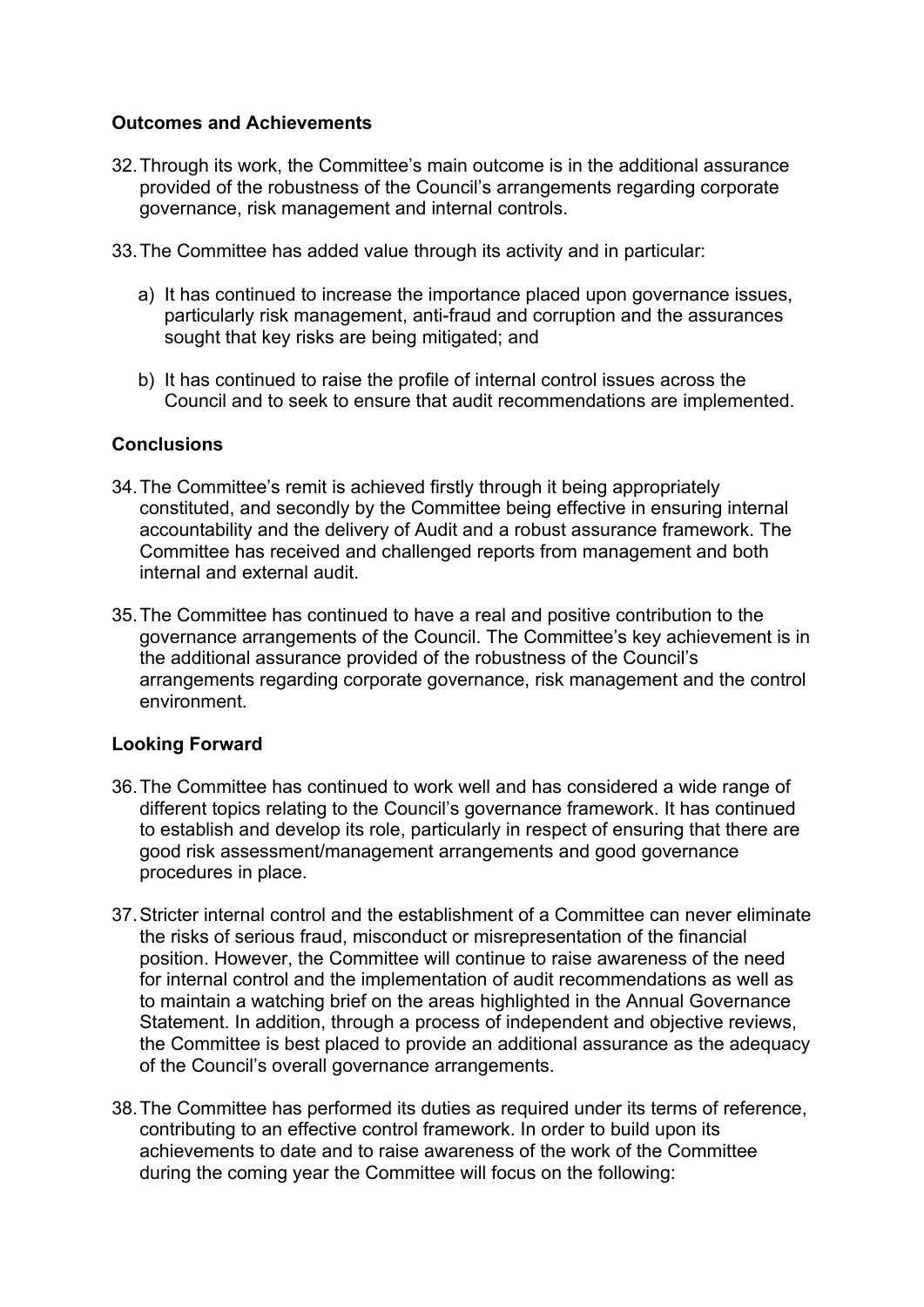- a) Continue to review governance arrangements to ensure that the Council adopts best practice;
- b) Continue to support the work of audit (external and internal) and ensure that appropriate responses are provided to their recommendations;
- c) Continue to help the Council manage the risk of fraud and corruption;
- d) Provide effective challenge, particularly to officers, raising awareness of the importance of sound internal control arrangements and giving the appropriate assurances to the Council;
- e) Consider the effectiveness of the Council's risk management arrangements.
- f) Provide existing and new members to the Committee with relevant training, briefings etc. to help in discharging their responsibilities.

#### **IMPLICATIONS**

#### **Place (Includes Sustainability)** None specific. **Author: Jane Greer, Head of Community Wellbeing on behalf of Graeme Bloomer, Head of Place**

**Finance (Includes ICT)** There are no financial implications and no direct risk management implications arising from the recommendations.

**Author: Simon Freeman, Head of Finance and Deputy to the Managing Director**

**Housing** None specific. **Author: Andrew Murray, Head of Housing**

**Community Wellbeing (Includes Equalities and Social Inclusion)** None specific. **Author: Jane Greer, Head of Community Wellbeing**

#### **Governance (Includes HR)**

There is no legal or constitutional requirement for the Committee to report to the Council on its work, however, it is considered good practice to do so.

The effective operation of the Audit and Standards Committee forms a key element of the Council's assurance framework. By fulfilling its responsibilities as detailed in its annual report the Audit Committee helps the Council to maintain a high standard of corporate governance.